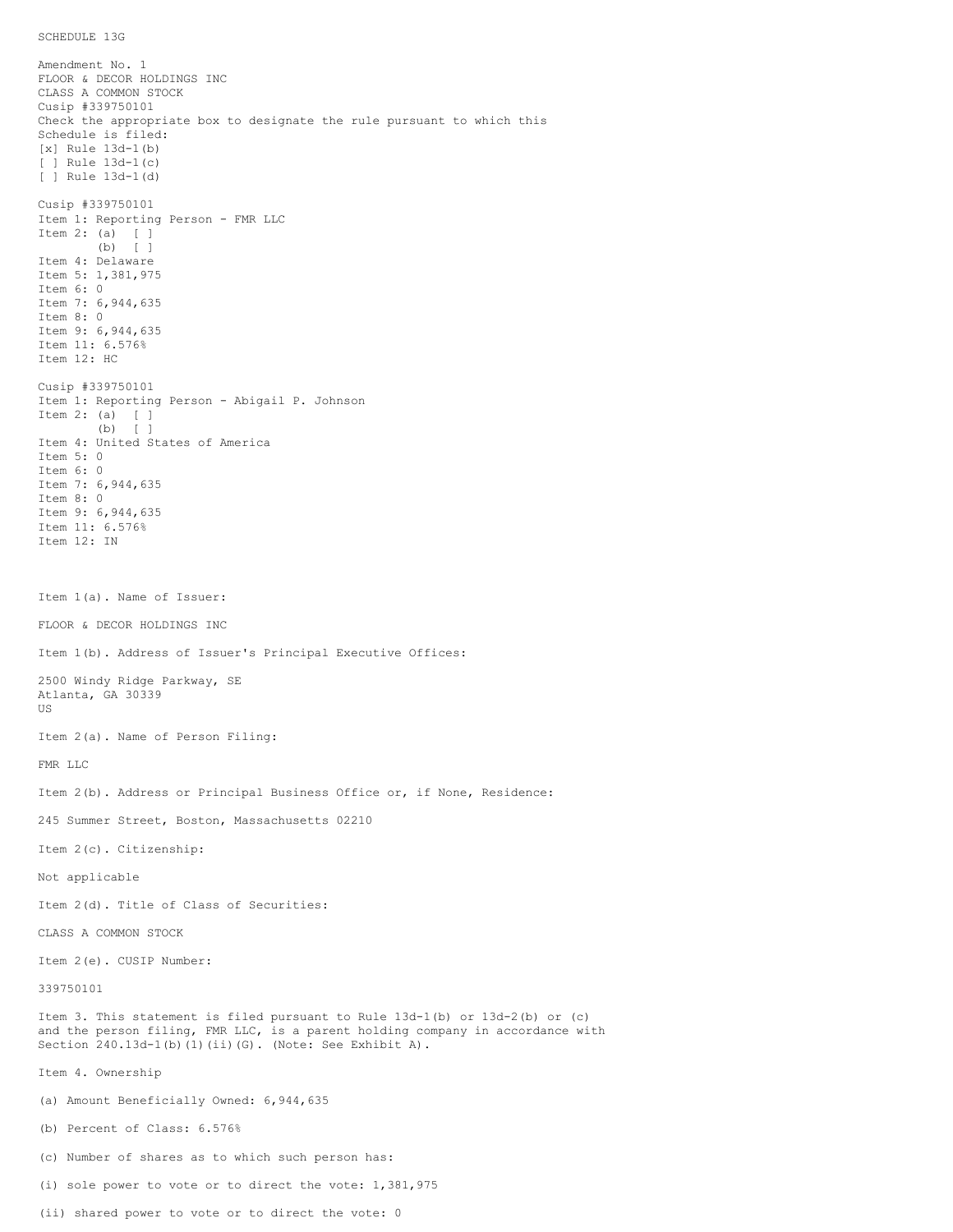(iii) sole power to dispose or to direct the disposition of: 6,944,635

(iv) shared power to dispose or to direct the disposition of: 0

Item 5. Ownership of Five Percent or Less of a Class.

Not applicable.

Item 6. Ownership of More than Five Percent on Behalf of Another Person.

One or more other persons are known to have the right to receive or the power to direct the receipt of dividends from, or the proceeds from the sale of, the CLASS A COMMON STOCK of FLOOR & DECOR HOLDINGS INC. No one other person's interest in the CLASS A COMMON STOCK of FLOOR & DECOR HOLDINGS INC is more than five percent of the total outstanding CLASS A COMMON STOCK.

Item 7. Identification and Classification of the Subsidiary Which Acquired the Security Being Reported on By the Parent Holding Company.

See attached Exhibit A.

Item 8. Identification and Classification of Members of the Group.

Not applicable.

Item 9. Notice of Dissolution of Group.

Not applicable.

Item 10. Certifications.

By signing below I certify that, to the best of my knowledge and belief, the securities referred to above were acquired and are held in the ordinary course of business and were not acquired and are not held for the purpose of or with the effect of changing or influencing the control of the issuer of the securities and were not acquired and are not held in connection with or as a participant in any transaction having that purpose or effect.

Signature

After reasonable inquiry and to the best of my knowledge and belief, I certify that the information set forth in this statement is true, complete and correct.

February 8, 2022 Date

/s/ Kevin M. Meagher Signature

Kevin M. Meagher Duly authorized under Power of Attorney effective as of September 28, 2018, by and on behalf of FMR LLC and its direct and indirect subsidiaries\*

\* This power of attorney is incorporated herein by reference to Exhibit 24 to the Schedule 13G filed by FMR LLC on October 9, 2018, accession number: 0000315066-18-002414.

Exhibit A

Pursuant to the instructions in Item 7 of Schedule 13G, the following table lists the identity and Item 3 classification, if applicable, of each relevant entity that beneficially owns shares of the security class being reported on this Schedule 13G.

Entity ITEM 3 Classification

FIAM LLC IA Fidelity Institutional Asset Management Trust Company BK Fidelity Management & Research Company LLC \* IA Fidelity Management Trust Company BK Strategic Advisers LLC IA

\* Entity beneficially owns 5% or greater of the outstanding shares of the security class being reported on this Schedule 13G.

Abigail P. Johnson is a Director, the Chairman and the Chief Executive Officer